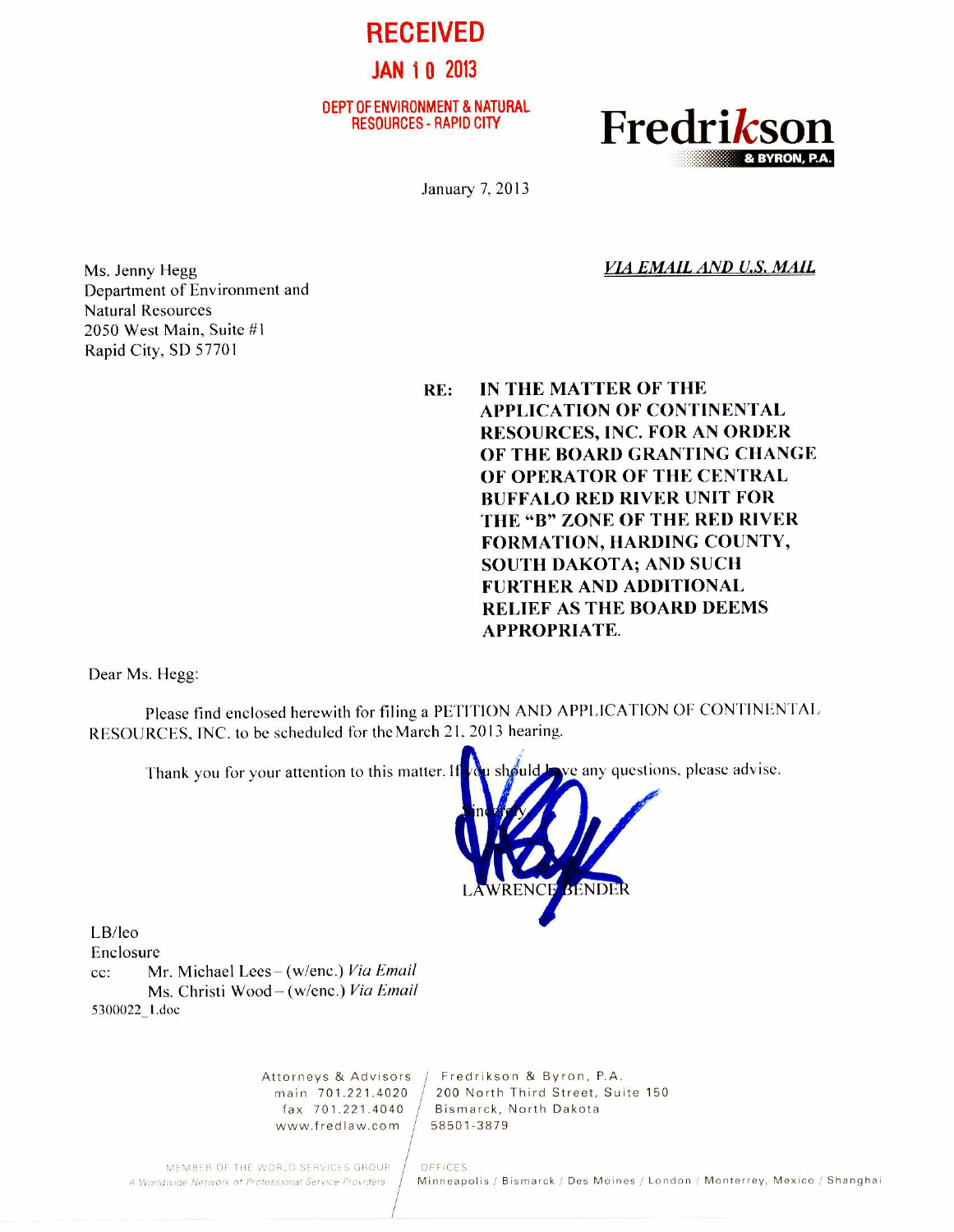**RECEIVED** 

# **JAN 1** 0 2013

DEPT OF ENVIRONMENT & NATURAL RESOURCES - RAPID CITY

## **STATE OF SOUTH DAKOTA**

## **DEPARTMENT OF ENVIRONMENTAL AND NATURAL RESOURCES**

#### **BOARD OF MINERALS AND ENVIRONMENT**

**CASE NO. /-** Ao13

**IN THE MATTER OF THE APPLICATION OF CONTINENTAL RESOURCES, INC. FOR AN ORDER OF THE BOARD GRANTING CHANGE OF OPERATOR OF THE CENTRAL BUFFALO RED RIVER UNIT FOR THE "B" ZONE OF THE RED RIVER FORMATION, HARDING COUNTY, SOUTH DAKOTA; AND SUCH FURTHER AND ADDITIONAL RELIEF AS THE BOARD DEEMS APPROPRIATE.** 

#### **PETITION AND APPLICATION OF CONTINENTAL RESOURCES, INC.**

**COMES NOW THE PETITIONER,** Continental Resources, Inc. ("Continental") and for

its petition and application states and alleges as follows:

1.

That Continental is the owner of an interest in the oil and gas leasehold estate in the Central

Buffalo Red River Unit ("CBRRU"), Harding County, South Dakota.

2.

That the CBRRU was established by virtue of Board Order 12-04 dated January 19, 2005.

3.

That pursuant to Board Order 12-04, Prima Exploration, Inc. ("Prima") was designated as the

operator of the CBRRU.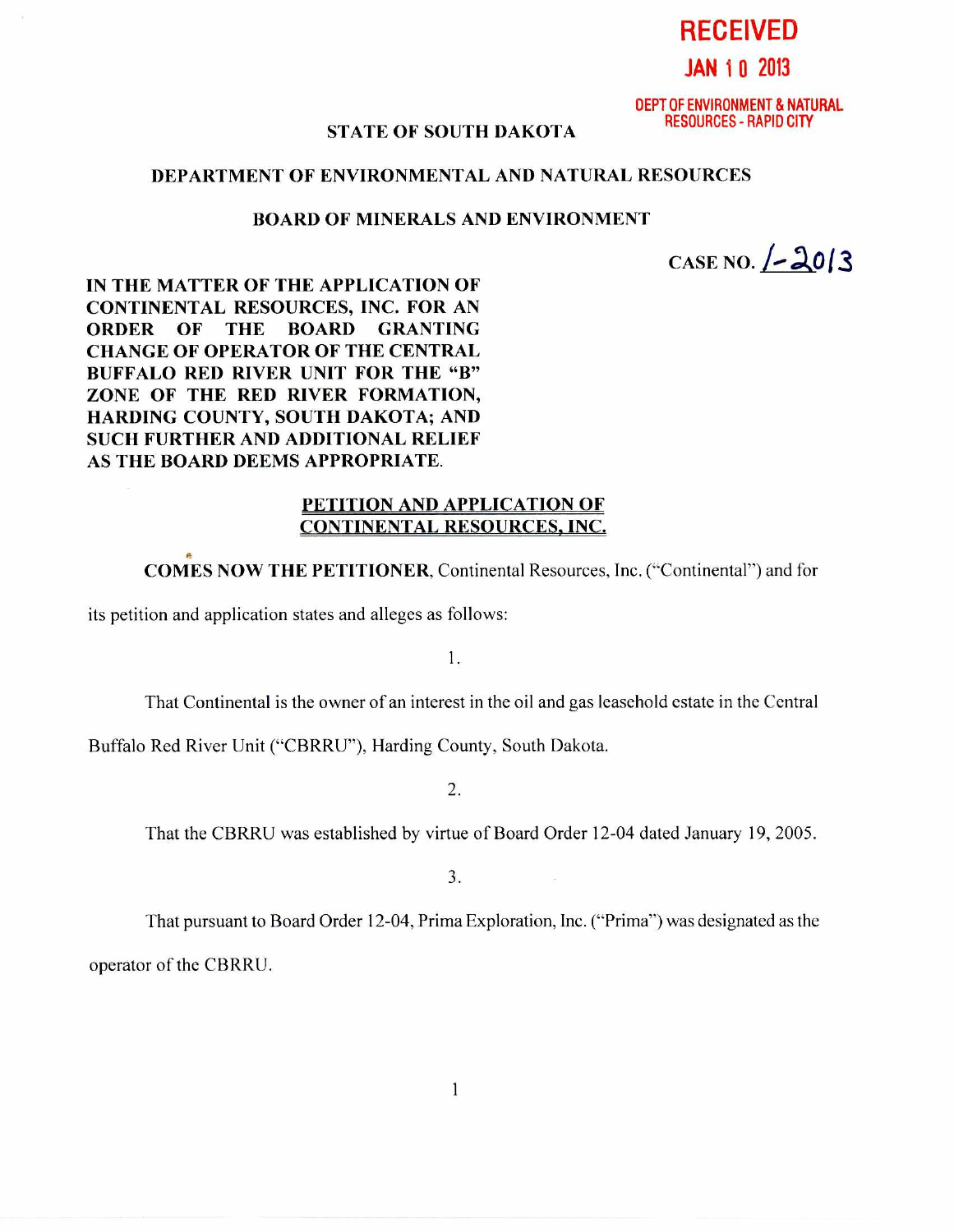That the unit area of the CBRRU includes the following described lands in Harding County,

South Dakota:

Township 22 North. Range 4 East Section 28: S/2 Section 29: S/2 Section 30: All Section 31: All Section 32: All Section 33: W/2 Township 21 North, Range 4 East Section 4: W/2 Section 5: All Section 6: All

5.

That Continental has currently acquired all of the interests of Prima in the CBRRU, Harding County, South Dakota.

6.

That Prima is no longer the owner of an interest in the CBRRU.

7.

That Continental hereby requests amending Board Order No. 12-04, and all other orders of

the Board applicable to the CBRRU, so as to designate Continental as the operator of the CBRRU,

Harding County, South Dakota.